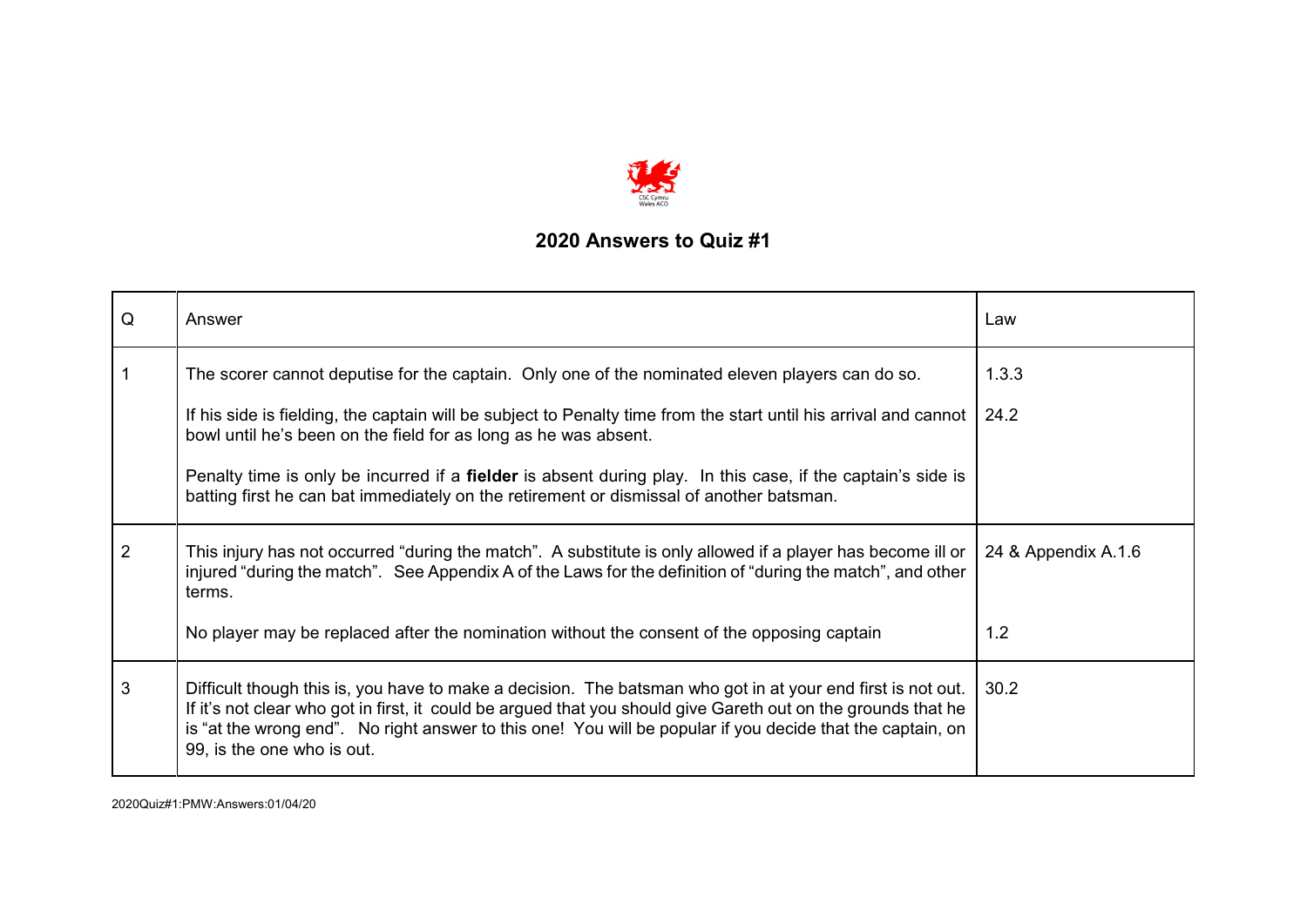

| $\overline{\mathbf{4}}$ | This is Obstructing the Field. As the obstruction has prevented a catch being taken, the striker is out even<br>though the non-striker has infringed.                                                                                                                                                                                                                                                                                                                                                                                                                                                | 37.1.1 & 37.3.1  |
|-------------------------|------------------------------------------------------------------------------------------------------------------------------------------------------------------------------------------------------------------------------------------------------------------------------------------------------------------------------------------------------------------------------------------------------------------------------------------------------------------------------------------------------------------------------------------------------------------------------------------------------|------------------|
|                         | The non-striker has committed an offence which should be sanctioned. Certainly Level 2 and could be<br>Level 4 depending on the severity of the collision. Discuss with colleague and decide on the level of<br>offence; call Time; inform the player and his captain and the opposing captain and require the player's<br>removal from the field if Level 4; award and signal 5 Penalty runs to the bowling side; record; call Play<br>(having noted the lost time); report the incident after the match to the Executive of the fielding side and<br>the Governing Body responsible for the match. | 42 (note 42.1.5) |
|                         | If the delivery had been a No Ball, the striker could not have been out caught. In those circumstances,<br>you would give the non-striker out.                                                                                                                                                                                                                                                                                                                                                                                                                                                       | 37.1.1 & 37.5    |
|                         | No runs are scored in either case in this example as the incident occurred on the first run, which is<br>disallowed, so the not out batsman must return to his original end.                                                                                                                                                                                                                                                                                                                                                                                                                         | 18.12            |
| 5                       | This can only be 6 or out - there is no "third way". Call Dead Ball and consult your colleague to see if he<br>had a better view. If he cannot assist, you could ask the scorers, as they may have had a view and they<br>are part of the officiating team. Ignore the spectators!                                                                                                                                                                                                                                                                                                                   | 33 & 19.5 & 31.6 |
|                         | Be wary of consulting the fielder - you would have to accept his word. If you remain uncertain, the<br>batsman gets the benefit of the doubt and you must award 6 runs.                                                                                                                                                                                                                                                                                                                                                                                                                              |                  |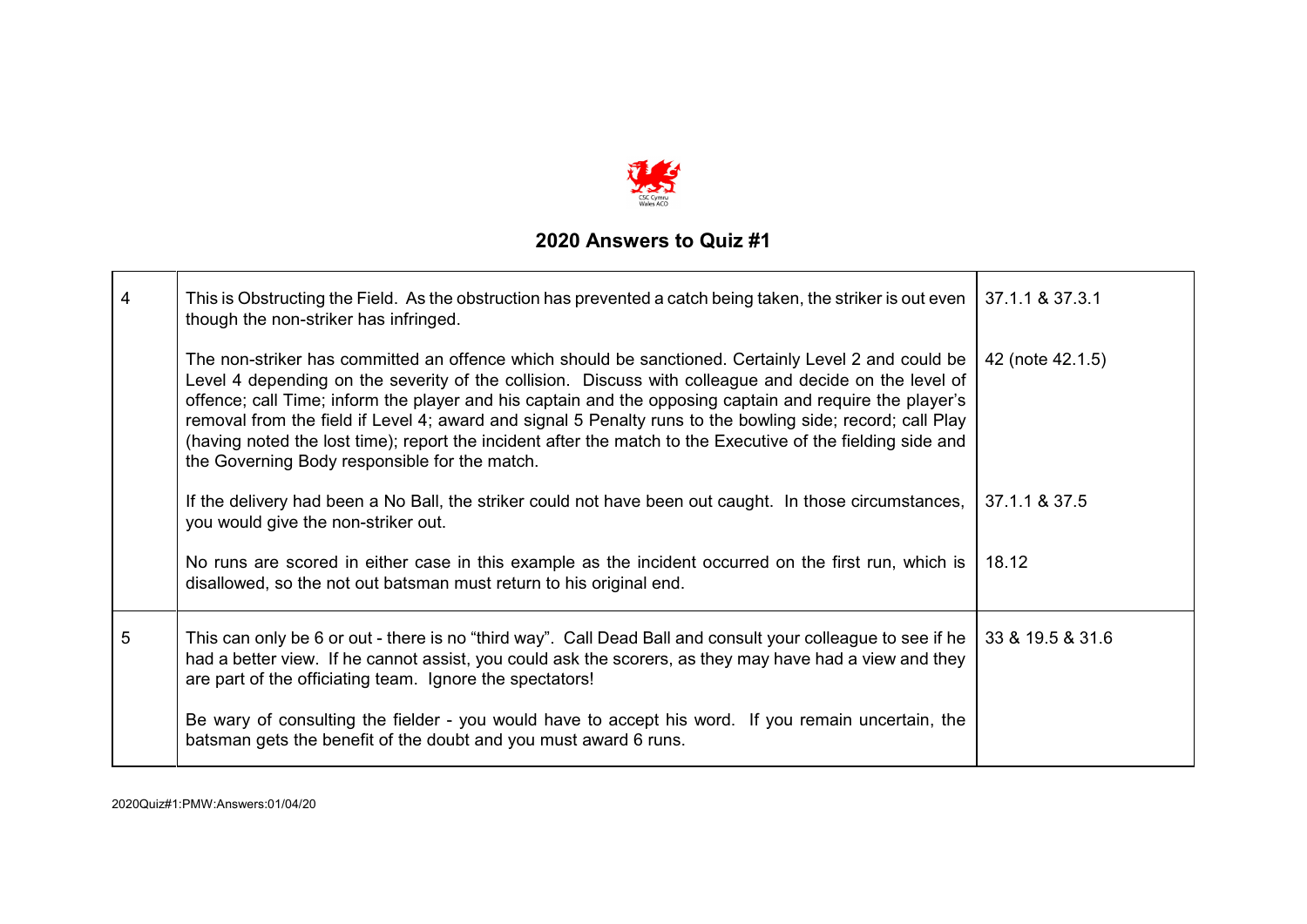

| 6              | The ball is automatically Dead once it hits the helmet so nothing after that counts. Your decision is   28.3<br>therefore "Not Out". 5 Penalty Runs are awarded to the batting side together with runs completed, and<br>the run in progress at the instant of the helmet hit if the batsmen had already crossed. Thus, 7 runs in all.<br>This not a reportable offence. |                                                           |
|----------------|--------------------------------------------------------------------------------------------------------------------------------------------------------------------------------------------------------------------------------------------------------------------------------------------------------------------------------------------------------------------------|-----------------------------------------------------------|
| $\overline{7}$ | None. The first run does not count and the second one is also incomplete by reason of the Run Out                                                                                                                                                                                                                                                                        | 18.4 & 38.4                                               |
| 8              | b, c, and e.<br>You'd deal with a after the ball was dead. In the case of d, the ball is automatically Dead, although you<br>might call and signal for clarity.                                                                                                                                                                                                          | 18.5; 21.8; 20.4.2.9; 23.3;<br>20.1.1.5; (and see 20.4.2) |
| 9              | Hit Wicket, Stumped, and Run Out at his end. All other appeals are answered by the bowler's end umpire.                                                                                                                                                                                                                                                                  | 31.5                                                      |
| 10             | Out - bowled, provided that no-one else has touched the ball                                                                                                                                                                                                                                                                                                             | 32                                                        |
| 11             | If the tape is on his bowling hand, you should not allow him to bowl without removing it. If he is not a<br>bowler or the tape is on his non-bowling hand, it's a matter for you.                                                                                                                                                                                        | 28.1                                                      |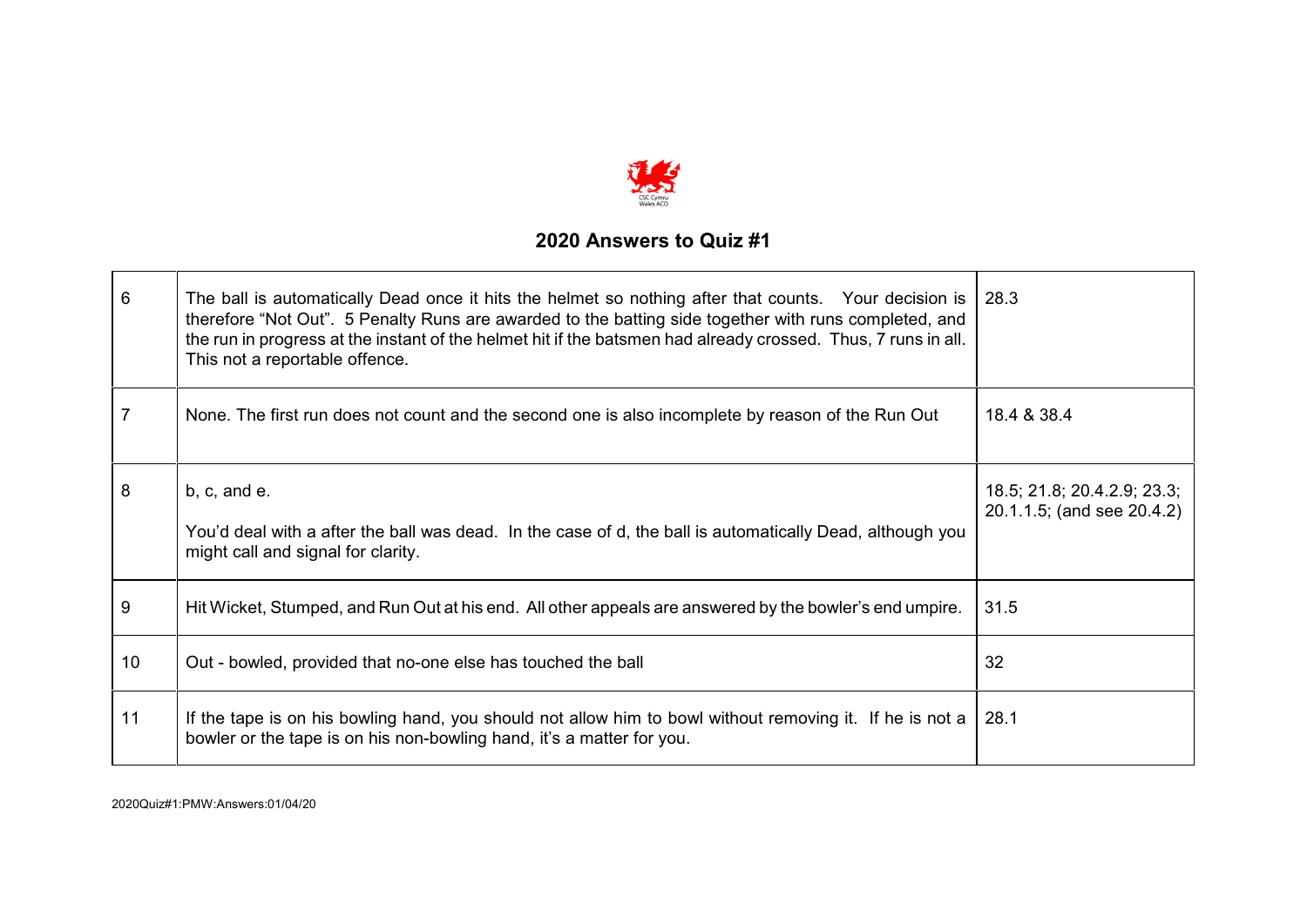

| 12 | You are entitled to assume before the start of play that anyone selected is capable of playing cricket at $\vert$ 41.6<br>the relevant level. However, that assumption, as here, can be overtaken by events. You have a<br>responsibility for the safety of all players and especially those under 18.                                                                                                                                                                                                                                                                                                                  |  |
|----|-------------------------------------------------------------------------------------------------------------------------------------------------------------------------------------------------------------------------------------------------------------------------------------------------------------------------------------------------------------------------------------------------------------------------------------------------------------------------------------------------------------------------------------------------------------------------------------------------------------------------|--|
|    | The Law says that short pitched deliveries are dangerous if you consider that, taking into consideration<br>the skill of the striker, by their speed, length, height, and direction they are likely to inflict physical injury.<br>Having decided that deliveries are dangerous, you should call "No Ball" and issue a first and final warning<br>to the bowler, informing the batsmen, and both captains. Any further such delivery, repeat the call of No<br>Ball and require the captain to suspend the bowler for the rest of that innings. Someone else has to<br>complete the over. This is a reportable offence. |  |
|    | Arguably, the second delivery could have been called a "No Ball" in light of the batsman's reaction to the<br>first delivery. As a matter of game management you might quietly require the bowler to stop bowling short.<br>Since this is a competitive match, the bowler cannot be expected to reduce his pace.                                                                                                                                                                                                                                                                                                        |  |
|    | You might also consider asking the batting captain to retire his player before he gets hurt.                                                                                                                                                                                                                                                                                                                                                                                                                                                                                                                            |  |
|    | In an extreme case, you could decline to continue unless the player is removed, because he's clearly<br>playing above his standard and is at significant risk of injury.                                                                                                                                                                                                                                                                                                                                                                                                                                                |  |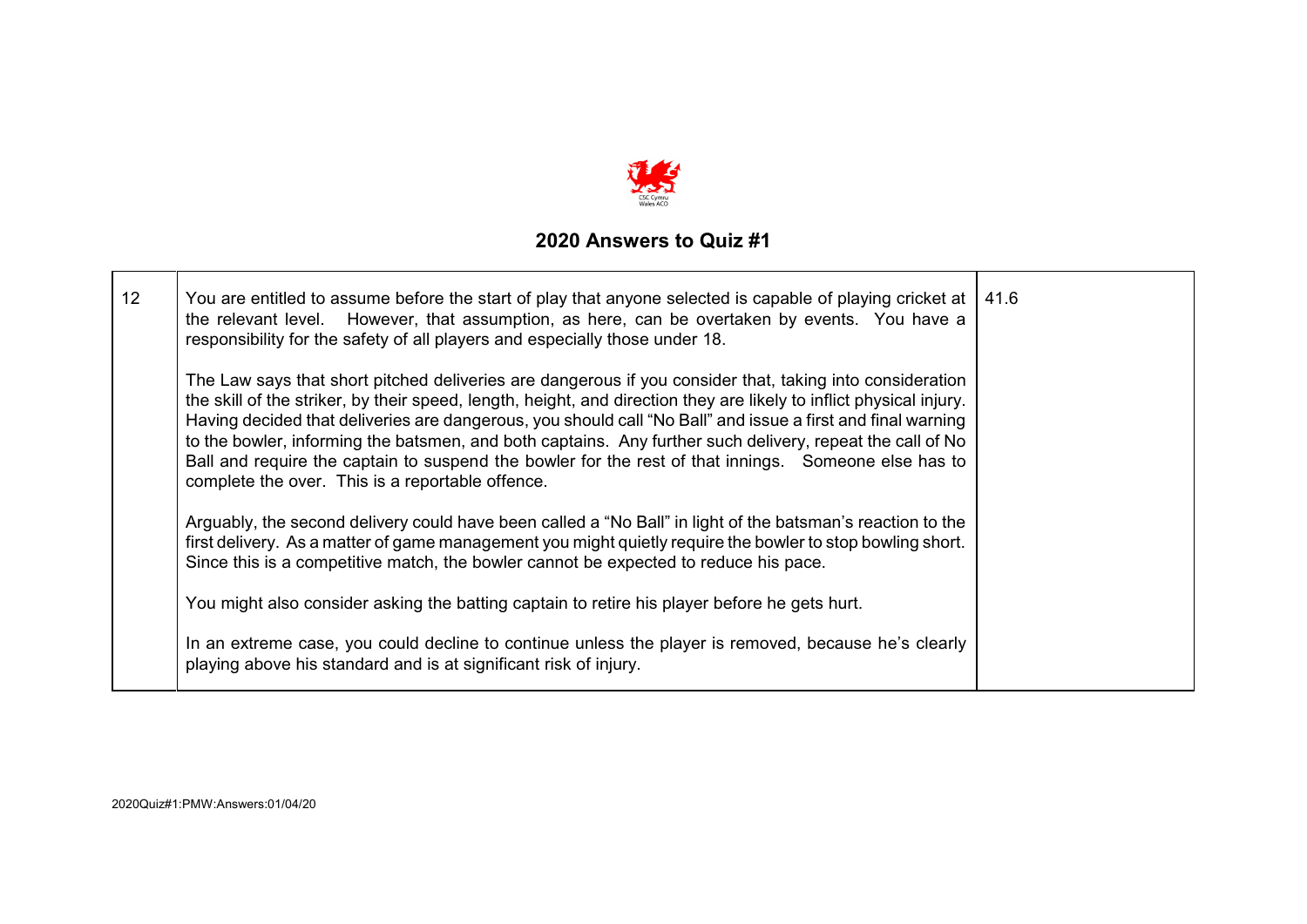

| 13 | Call "Dead Ball". Recover the ball. Inform colleague. Bowler's end umpire then signals the award of 5   41.4<br>Penalty runs to the batting side. Inform the fielding side captain, the batsmen, and as soon as practicable<br>the batting side captain of the offence and that the player will be reported. No dismissal is possible and<br>the ball does not count as one of the over, even if delivered before the call of Dead Ball. Report the<br>incident after the match to the Executive of the fielding side and the Governing Body responsible for the<br>match.                                                                                                                               |        |
|----|----------------------------------------------------------------------------------------------------------------------------------------------------------------------------------------------------------------------------------------------------------------------------------------------------------------------------------------------------------------------------------------------------------------------------------------------------------------------------------------------------------------------------------------------------------------------------------------------------------------------------------------------------------------------------------------------------------|--------|
|    | Could also be "any other conduct" so requiring a Level 1 warning.                                                                                                                                                                                                                                                                                                                                                                                                                                                                                                                                                                                                                                        | 42.2.1 |
| 14 | Striker's end umpire: call and signal Dead Ball and answer the appeal Not Out; tell bowler's end umpire<br>what has occurred. Bowler's end umpire: Repeat Dead Ball signal and receive acknowledgement; signal<br>5 penalty runs to the batting side to the scorers and receive acknowledgment; inform fielding captain, the<br>batsmen and, as soon as practicable, the batting captain; remember not to count the ball as one in the<br>over; ensure scorers know that 1 run is to be recorded.<br>Both umpires: ask the batsmen which of them will face next delivery; report the incident after the match<br>to the Executive of the fielding side and the Governing Body responsible for the match. | 41.4   |
|    | Could also be "any other conduct" requiring a Level 1 warning.                                                                                                                                                                                                                                                                                                                                                                                                                                                                                                                                                                                                                                           | 42.2.1 |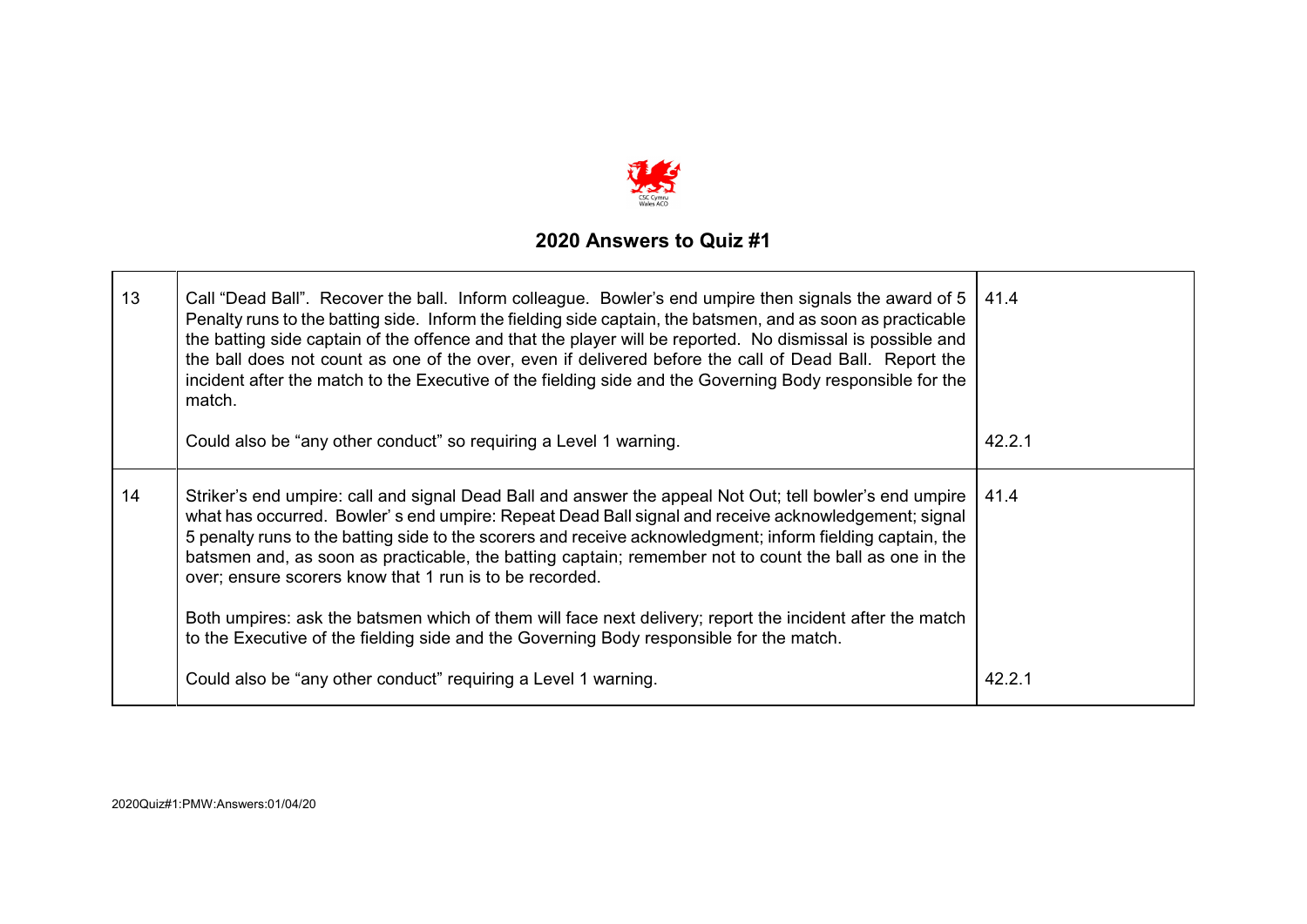

| 15 | Umpires are responsible for the correctness of the scores so you have to decide what the 1 <sup>st</sup> innings score<br>is deemed to be. You would inform both captains before the resumption of play. Even if the error were<br>later found, your decision would stand.                                                                                                                                                                                                                                                                                                                                                                                                                                                                         | 2.15          |
|----|----------------------------------------------------------------------------------------------------------------------------------------------------------------------------------------------------------------------------------------------------------------------------------------------------------------------------------------------------------------------------------------------------------------------------------------------------------------------------------------------------------------------------------------------------------------------------------------------------------------------------------------------------------------------------------------------------------------------------------------------------|---------------|
| 16 | None. The fielder has suffered an external blow so does not incur Penalty time. He can bowl immediately<br>subject to your view about the bandage.                                                                                                                                                                                                                                                                                                                                                                                                                                                                                                                                                                                                 | 24.3 & 28.1   |
| 17 | Call "Dead Ball" and recover the ball. Consult your colleague to see if he heard what was said. Decide<br>if there has been unacceptable conduct and, if so, the Level of offence. This is clearly Level 2.<br>Call "Time". Inform the fielding captain that a Level 2 offence has occurred and that a report will be made<br>and that any further offence will result in the award of 5 Penalty runs (the Level 1 warning is lost); award<br>and signal 5 Penalty runs to the batting side; make an immediate note of events; call "Play" (having noted<br>the lost time since it does not count as playing time); report the incident after the match to the Executive<br>of the fielding side and the Governing Body responsible for the match. | 42.3 & 42.1.5 |
| 18 | This is Out-Hit the Ball Twice. No requirement that the bat is involved!                                                                                                                                                                                                                                                                                                                                                                                                                                                                                                                                                                                                                                                                           | 34            |
|    | Could also be Level 1 equipment abuse. Invoke the procedure if appropriate.                                                                                                                                                                                                                                                                                                                                                                                                                                                                                                                                                                                                                                                                        | 42.2          |